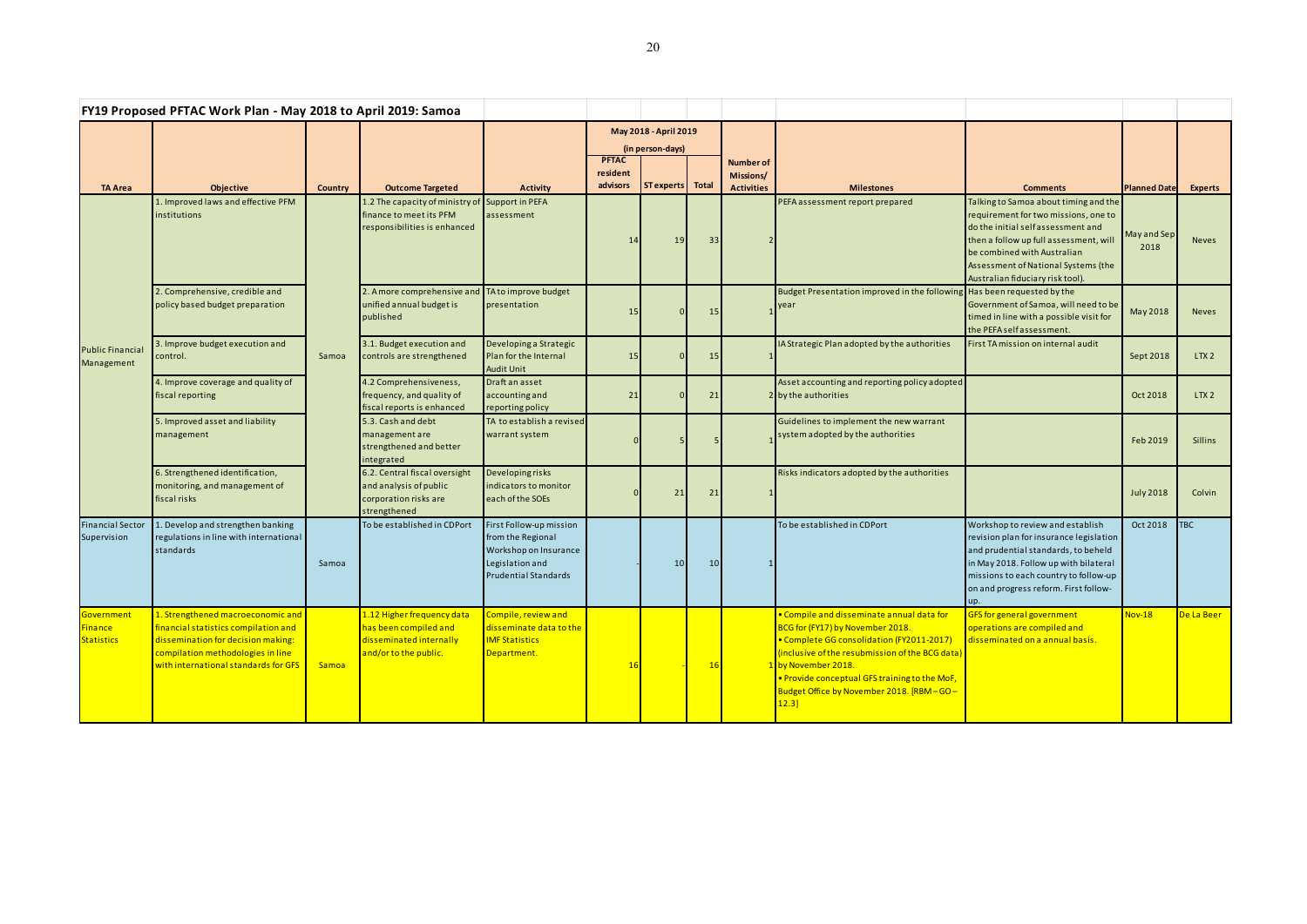| FY19 Proposed PFTAC Work Plan - May 2018 to April 2019: Samoa |                                                                                                                                                                                                                                                                                                                               |                |                                                                                                                                                                                                                                                    |                                                                                                                                      |                                      |                                                               |    |                                                    |                                                                                                                                                                                                                                                                                                                                                                     |                                                                                                                                                                                                                                                                             |                                                   |                  |
|---------------------------------------------------------------|-------------------------------------------------------------------------------------------------------------------------------------------------------------------------------------------------------------------------------------------------------------------------------------------------------------------------------|----------------|----------------------------------------------------------------------------------------------------------------------------------------------------------------------------------------------------------------------------------------------------|--------------------------------------------------------------------------------------------------------------------------------------|--------------------------------------|---------------------------------------------------------------|----|----------------------------------------------------|---------------------------------------------------------------------------------------------------------------------------------------------------------------------------------------------------------------------------------------------------------------------------------------------------------------------------------------------------------------------|-----------------------------------------------------------------------------------------------------------------------------------------------------------------------------------------------------------------------------------------------------------------------------|---------------------------------------------------|------------------|
| <b>TA Area</b>                                                | <b>Objective</b>                                                                                                                                                                                                                                                                                                              | <b>Country</b> | <b>Outcome Targeted</b>                                                                                                                                                                                                                            | <b>Activity</b>                                                                                                                      | <b>PFTAC</b><br>resident<br>advisors | May 2018 - April 2019<br>(in person-days)<br>ST experts Total |    | <b>Number of</b><br>Missions/<br><b>Activities</b> | <b>Milestones</b>                                                                                                                                                                                                                                                                                                                                                   | <b>Comments</b>                                                                                                                                                                                                                                                             | <b>Planned Date</b>                               | <b>Experts</b>   |
| <b>Real Sector</b><br><b>Statistics</b>                       | 1. Strengthen compilation and<br>dissemination of data on<br>macroeconomic and financial<br>statistics for decision making<br>according to the relevant<br>internationally accepted statistical<br>standard, including<br>developing/improving statistical<br>infrastructure, source data,<br>serviceability and/or metadata. | Samoa          | 1.3 Staff capacity increased<br>through training, especially<br>on developing source data,<br>compilation methods, and<br>dissemination<br>1.5 Data are compiled and<br>disseminated using the<br>coverage and scope of the<br>latest manual/guide | Further train local staff<br>to produce independent<br>estimates of GDP<br>Further develop new<br>estimates of GDP by<br>expenditure | 12                                   |                                                               | 12 |                                                    | Relative to the baseline, the number of staff<br>trained to compile and/or disseminate these<br>statistics is adequate by Jan 2019<br>Relative to the baseline, additional<br>accounts/aggregates (specify) are developed<br>to meet national data requirements and<br>ISWGNA minimum requirements and/or<br>recommended tables and accounts by January .<br>1 2019 | Training on GDPE compilation and<br>balancing (Jan 2019)<br>Further review and development of<br>new measure of annual GDP by<br>expenditure data and methods (Jan<br>2019)<br>Review and reduction of statistical<br>discrepancy between GDPP and GDPE<br>$($ Jan 2019 $)$ |                                                   | Wild,<br>Richard |
|                                                               |                                                                                                                                                                                                                                                                                                                               |                | 1.20 Metadata released<br>internally and to the public<br>have been strengthened<br>consistent with the dataset<br>to enhance interpretation<br>and analysis.                                                                                      | Development of GDP<br>methodology guides for<br>users                                                                                |                                      |                                                               |    |                                                    | Metadata sufficient to support data analysis<br>have been developed and are available to<br>users by January 2019                                                                                                                                                                                                                                                   | Concepts, sources and methods<br>used for the compilation of the GDP by<br>production should be published<br>(January 2019)<br>Concepts, sources and methods<br>used for the compilation of the GDP by<br>expenditure should be published<br>(January 2019)                 |                                                   |                  |
| Revenue<br>Administration                                     | 1. Strengthened revenue<br>administration management and<br>governance arrangements<br>2. Strengthened core functions<br>evidenced by an accurate taxpayer<br>base, taxpayer services supporting<br>voluntary compliance,<br>improvements in filing, payment and<br>audit activities                                          |                | 1.1 Capacity for reform<br>increased due to clear reform<br>strategy and a strategic<br>management framework<br>adopted and institionalized.                                                                                                       | Review overall reform<br>progress and<br>governance framework.                                                                       |                                      |                                                               |    |                                                    | New strategic plan in place supported by<br>operational plans - by 6/30/2018                                                                                                                                                                                                                                                                                        | A new strategic plan has been<br>developed and needs to be supported 11/15/2018<br>by strong operational plans.                                                                                                                                                             | 11/12/2018 LTX                                    |                  |
|                                                               |                                                                                                                                                                                                                                                                                                                               |                | 1.5 Corporate priorities and<br>compliance are better<br>managed through effective<br>risk management.                                                                                                                                             | Further strengthen<br>compliance risk<br>management                                                                                  |                                      |                                                               |    |                                                    | An industry partnership initiative targeting<br>high risk industry segments showing<br>compliance improvements by 6/30/2019.                                                                                                                                                                                                                                        | An industry partnership strategy to<br>improve compliance has been<br>introduced but due to staff shortages<br>has struggled to get off the ground.                                                                                                                         | 11/16/2018<br>11/25/2018                          |                  |
|                                                               |                                                                                                                                                                                                                                                                                                                               | Samoa          | 2.3 A larger proportion of<br>taxpayers meet their filing<br>obligations as required by<br>law.<br>2.4 Alarger proportion of                                                                                                                       | Strengthen strategies to<br>improve on-time filing.<br>Strengthen strategies to                                                      |                                      |                                                               |    |                                                    | On-time filing operating at improved efficiency TA assistance requested by the<br>levels by 12/31/2018 and measured against<br>TADAT dimensions.<br>On-time payment operating at improved                                                                                                                                                                           | authorities to improve current<br>compliance levels.<br>TA assistance requested by the                                                                                                                                                                                      | $9/10/2018 -$ Scott<br>9/15/2018<br>$9/16/2018 -$ |                  |
|                                                               |                                                                                                                                                                                                                                                                                                                               |                | taxpayers meet their<br>payment obligations as<br>required by law.                                                                                                                                                                                 | improve on-time<br>payment.                                                                                                          |                                      |                                                               |    |                                                    | efficiency levels by 12/31/2018 and measured authorities to improve current<br>against TADAT dimensions.                                                                                                                                                                                                                                                            | compliance levels.                                                                                                                                                                                                                                                          | 9/21/2018                                         |                  |
|                                                               |                                                                                                                                                                                                                                                                                                                               |                | 2.2 Taxpayer Services<br>initiatives to support<br>voluntary compliance are<br>strengthened.                                                                                                                                                       | Strengthen the taxpayer<br>services functions to<br>further improve<br>voluntary compliance<br>levels.                               |                                      |                                                               | 7  |                                                    | Improved delivery of taxpayer services by<br>12/31/2019 and measured against TADAT<br>dimensions.                                                                                                                                                                                                                                                                   | A taxpayer services function in place<br>with potential to further improve<br>service delivery and an create an<br>environment that improves voluntary<br>compliance.                                                                                                       | $9/22/2018 -$<br>9/28/2018                        |                  |
|                                                               |                                                                                                                                                                                                                                                                                                                               |                | 2.5 Audit and other<br>verification programs more<br>effectively ensure accuracy o<br>reporting                                                                                                                                                    | Strengthen audit<br>capability and programs<br>to ensure completeness<br>and accuracy of<br>reporting.                               |                                      | 12                                                            | 12 |                                                    | The audit function operating at improved<br>efficiency levels by 12/31/2018 and measured<br>against TADAT dimensions.                                                                                                                                                                                                                                               | A PFTAC audit modernization plan has 8/20/2018<br>been accepted by the authorities but 8/31/2018<br>additional TA is required to assist with<br>implementation.                                                                                                             |                                                   | Haigh            |